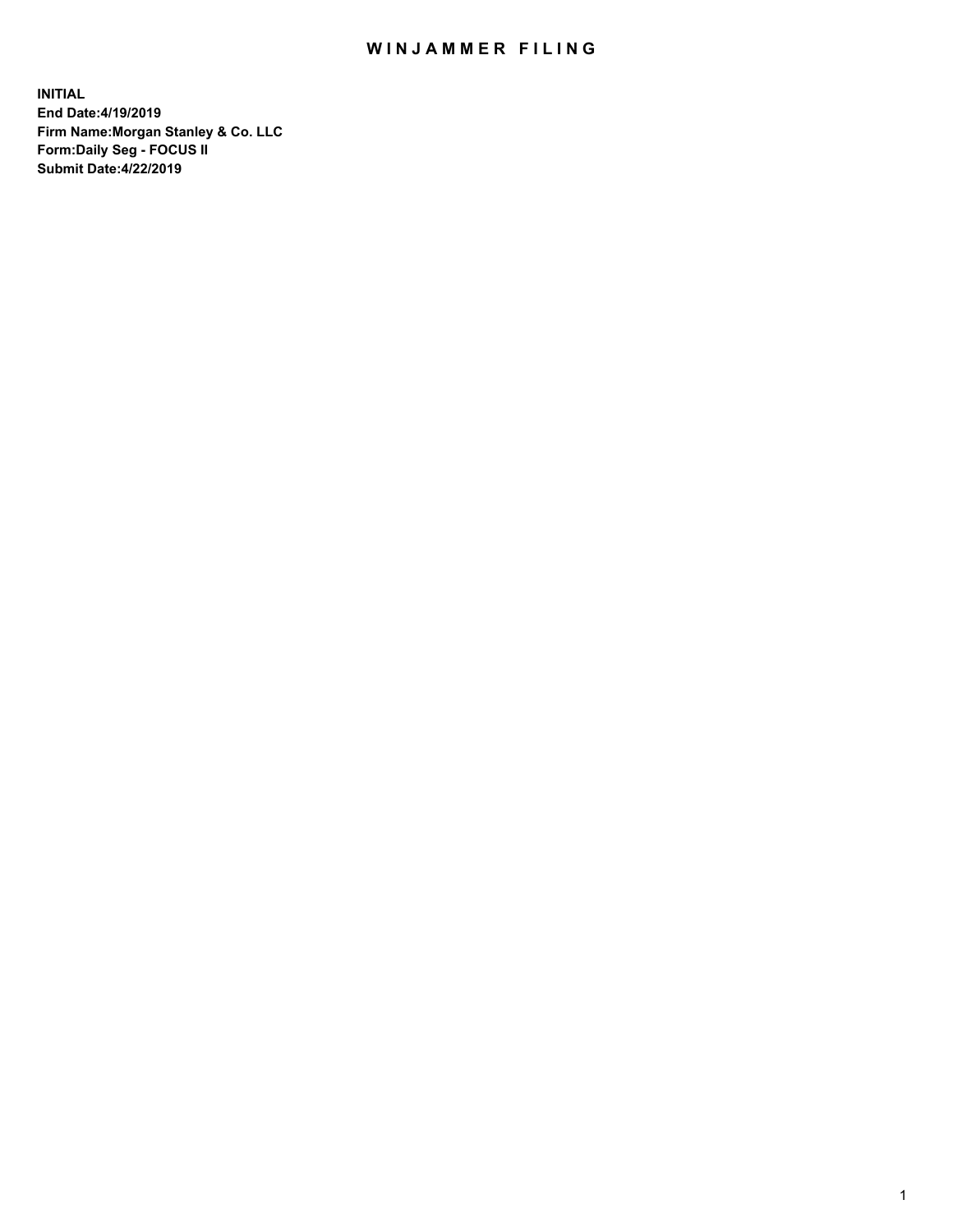**INITIAL End Date:4/19/2019 Firm Name:Morgan Stanley & Co. LLC Form:Daily Seg - FOCUS II Submit Date:4/22/2019 Daily Segregation - Cover Page**

| Name of Company                                                                   | Morgan Stanley & Co. LLC     |
|-----------------------------------------------------------------------------------|------------------------------|
| <b>Contact Name</b>                                                               | <b>Ikram Shah</b>            |
| <b>Contact Phone Number</b>                                                       | 212-276-0963                 |
| <b>Contact Email Address</b>                                                      | Ikram.shah@morganstanley.com |
| FCM's Customer Segregated Funds Residual Interest Target (choose one):            |                              |
| a. Minimum dollar amount: ; or                                                    | 235,000,000                  |
| b. Minimum percentage of customer segregated funds required:% ; or                | <u>0</u>                     |
| c. Dollar amount range between: and; or                                           | <u>0 0</u>                   |
| d. Percentage range of customer segregated funds required between: % and %.       | 0 Q                          |
| FCM's Customer Secured Amount Funds Residual Interest Target (choose one):        |                              |
| a. Minimum dollar amount: ; or                                                    | 140,000,000                  |
| b. Minimum percentage of customer secured funds required:%; or                    | <u>0</u>                     |
| c. Dollar amount range between: and; or                                           | 0 <sub>0</sub>               |
| d. Percentage range of customer secured funds required between:% and%.            | 0 <sub>0</sub>               |
| FCM's Cleared Swaps Customer Collateral Residual Interest Target (choose one):    |                              |
| a. Minimum dollar amount: ; or                                                    | 92,000,000                   |
| b. Minimum percentage of cleared swaps customer collateral required:% ; or        | <u>0</u>                     |
| c. Dollar amount range between: and; or                                           | 0 Q                          |
| d. Percentage range of cleared swaps customer collateral required between:% and%. | 00                           |

Attach supporting documents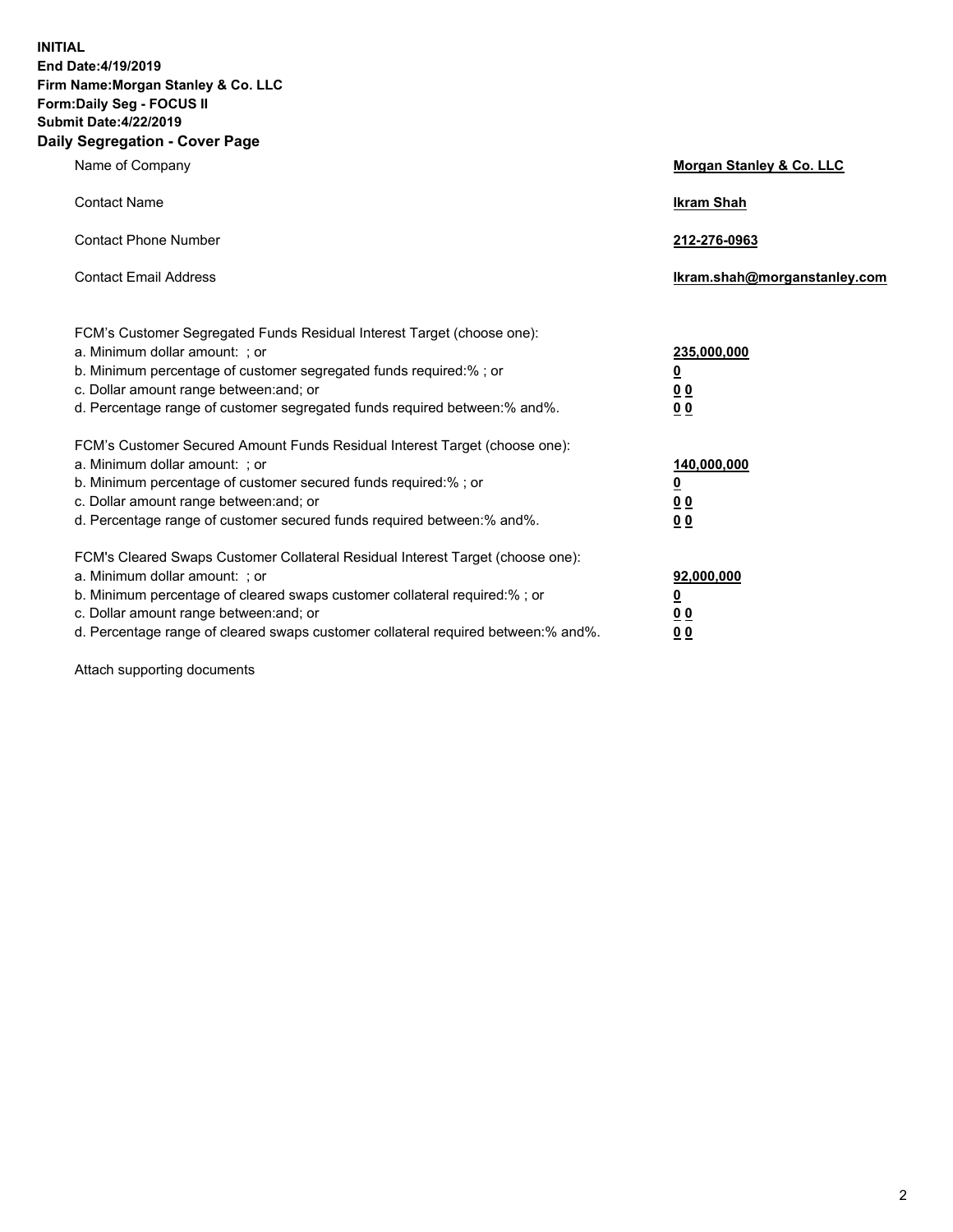## **INITIAL End Date:4/19/2019 Firm Name:Morgan Stanley & Co. LLC Form:Daily Seg - FOCUS II Submit Date:4/22/2019 Daily Segregation - Secured Amounts** Foreign Futures and Foreign Options Secured Amounts Amount required to be set aside pursuant to law, rule or regulation of a foreign government or a rule of a self-regulatory organization authorized thereunder 1. Net ledger balance - Foreign Futures and Foreign Option Trading - All Customers A. Cash **2,738,295,056** [7315] B. Securities (at market) **2,098,311,144** [7317] 2. Net unrealized profit (loss) in open futures contracts traded on a foreign board of trade **432,911,186** [7325] 3. Exchange traded options a. Market value of open option contracts purchased on a foreign board of trade **14,895,151** [7335] b. Market value of open contracts granted (sold) on a foreign board of trade **-9,776,597** [7337] 4. Net equity (deficit) (add lines 1. 2. and 3.) **5,274,635,940** [7345] 5. Account liquidating to a deficit and account with a debit balances - gross amount **29,553,011** [7351] Less: amount offset by customer owned securities **-28,259,574** [7352] **1,293,437** 6. Amount required to be set aside as the secured amount - Net Liquidating Equity Method (add lines 4 and 5) 7. Greater of amount required to be set aside pursuant to foreign jurisdiction (above) or line 6.

## FUNDS DEPOSITED IN SEPARATE REGULATION 30.7 ACCOUNTS

- 1. Cash in banks
	- A. Banks located in the United States **286,104,933** [7500]
	- B. Other banks qualified under Regulation 30.7 **683,911,538** [7520] **970,016,471**
- 2. Securities
	- A. In safekeeping with banks located in the United States **183,434,948** [7540]
	- B. In safekeeping with other banks qualified under Regulation 30.7 **0** [7560] **183,434,948** [7570]
- 3. Equities with registered futures commission merchants
	-
	- B. Securities **0** [7590]
	- C. Unrealized gain (loss) on open futures contracts **-400,314** [7600]
	- D. Value of long option contracts **0** [7610]
- E. Value of short option contracts **0** [7615] **6,897,762** [7620]
- 4. Amounts held by clearing organizations of foreign boards of trade
	- A. Cash **0** [7640]
	- B. Securities **0** [7650]
	- C. Amount due to (from) clearing organization daily variation **0** [7660]
	- D. Value of long option contracts **0** [7670]
	- E. Value of short option contracts **0** [7675] **0** [7680]
- 5. Amounts held by members of foreign boards of trade
	-
	-
	- C. Unrealized gain (loss) on open futures contracts **433,311,499** [7720]
	- D. Value of long option contracts **14,895,151** [7730]
	- E. Value of short option contracts **-9,776,597** [7735] **4,306,871,235**
- 6. Amounts with other depositories designated by a foreign board of trade **0** [7760]
- 7. Segregated funds on hand **0** [7765]
- 8. Total funds in separate section 30.7 accounts **5,467,220,416** [7770]
- 9. Excess (deficiency) Set Aside for Secured Amount (subtract line 7 Secured Statement Page 1 from Line 8)
- 10. Management Target Amount for Excess funds in separate section 30.7 accounts **140,000,000** [7780]
- 11. Excess (deficiency) funds in separate 30.7 accounts over (under) Management Target **51,291,039** [7785]

**0** [7305]

[7354] **5,275,929,377** [7355]

**5,275,929,377** [7360]

[7530]

A. Cash **7,298,076** [7580]

 A. Cash **1,953,564,987** [7700] B. Securities **1,914,876,195** [7710] [7740] **191,291,039** [7380]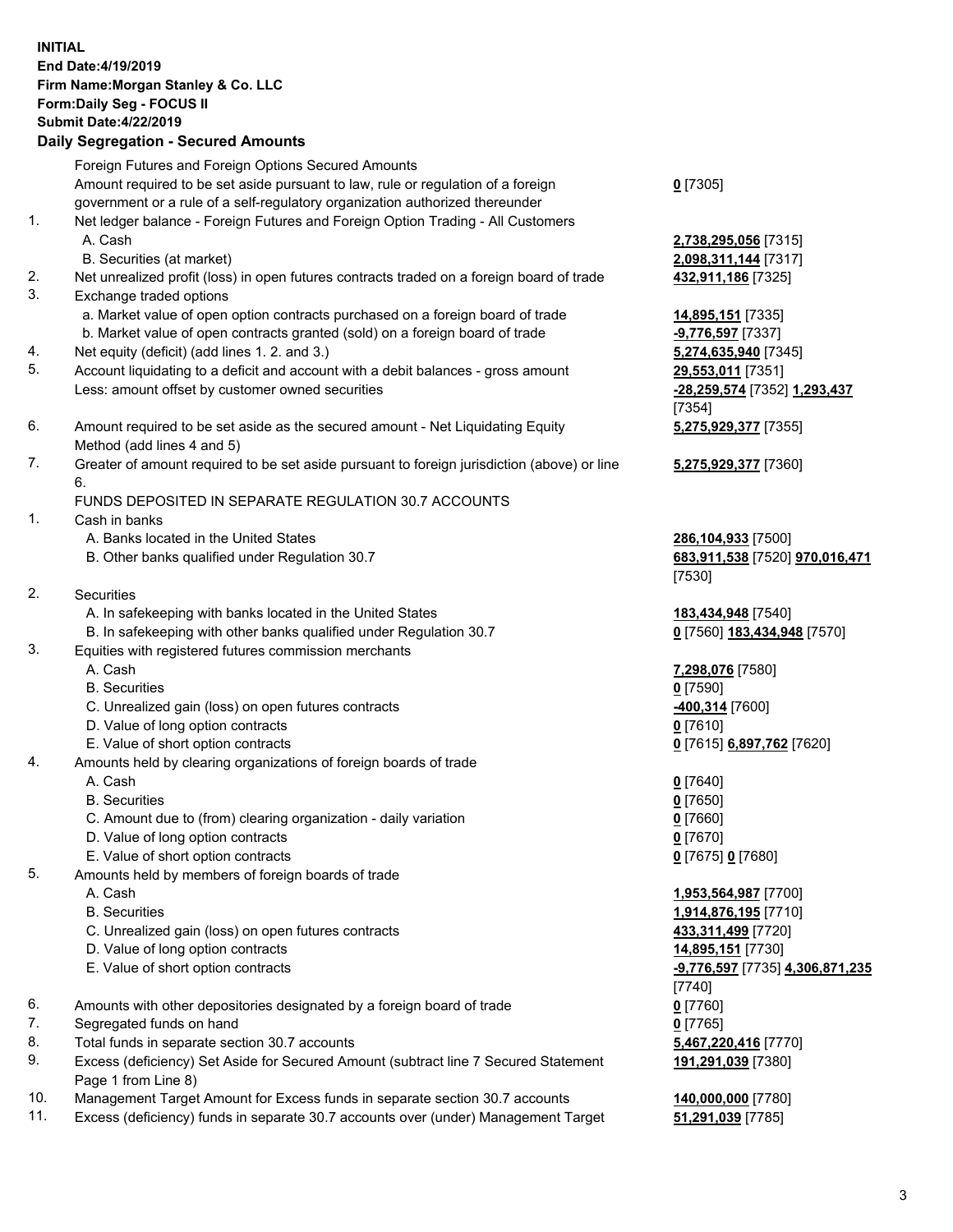**INITIAL End Date:4/19/2019 Firm Name:Morgan Stanley & Co. LLC Form:Daily Seg - FOCUS II Submit Date:4/22/2019 Daily Segregation - Segregation Statement** SEGREGATION REQUIREMENTS(Section 4d(2) of the CEAct) 1. Net ledger balance A. Cash **8,570,581,360** [7010] B. Securities (at market) **6,364,247,074** [7020] 2. Net unrealized profit (loss) in open futures contracts traded on a contract market **2,255,542,381** [7030] 3. Exchange traded options A. Add market value of open option contracts purchased on a contract market **249,131,004** [7032] B. Deduct market value of open option contracts granted (sold) on a contract market **-235,207,672** [7033] 4. Net equity (deficit) (add lines 1, 2 and 3) **17,204,294,147** [7040] 5. Accounts liquidating to a deficit and accounts with debit balances - gross amount **175,826,232** [7045] Less: amount offset by customer securities **-170,356,077** [7047] **5,470,155** [7050] 6. Amount required to be segregated (add lines 4 and 5) **17,209,764,302** [7060] FUNDS IN SEGREGATED ACCOUNTS 7. Deposited in segregated funds bank accounts A. Cash **4,636,155,789** [7070] B. Securities representing investments of customers' funds (at market) **0** [7080] C. Securities held for particular customers or option customers in lieu of cash (at market) **446,299,481** [7090] 8. Margins on deposit with derivatives clearing organizations of contract markets A. Cash **6,456,892,957** [7100] B. Securities representing investments of customers' funds (at market) **0** [7110] C. Securities held for particular customers or option customers in lieu of cash (at market) **5,917,947,593** [7120] 9. Net settlement from (to) derivatives clearing organizations of contract markets **13,544,904** [7130] 10. Exchange traded options A. Value of open long option contracts **249,131,004** [7132] B. Value of open short option contracts **-235,207,672** [7133] 11. Net equities with other FCMs A. Net liquidating equity **10,345,346** [7140] B. Securities representing investments of customers' funds (at market) **0** [7160] C. Securities held for particular customers or option customers in lieu of cash (at market) **0** [7170] 12. Segregated funds on hand **0** [7150] 13. Total amount in segregation (add lines 7 through 12) **17,495,109,402** [7180] 14. Excess (deficiency) funds in segregation (subtract line 6 from line 13) **285,345,100** [7190]

- 15. Management Target Amount for Excess funds in segregation **235,000,000** [7194]
- 16. Excess (deficiency) funds in segregation over (under) Management Target Amount Excess

**50,345,100** [7198]